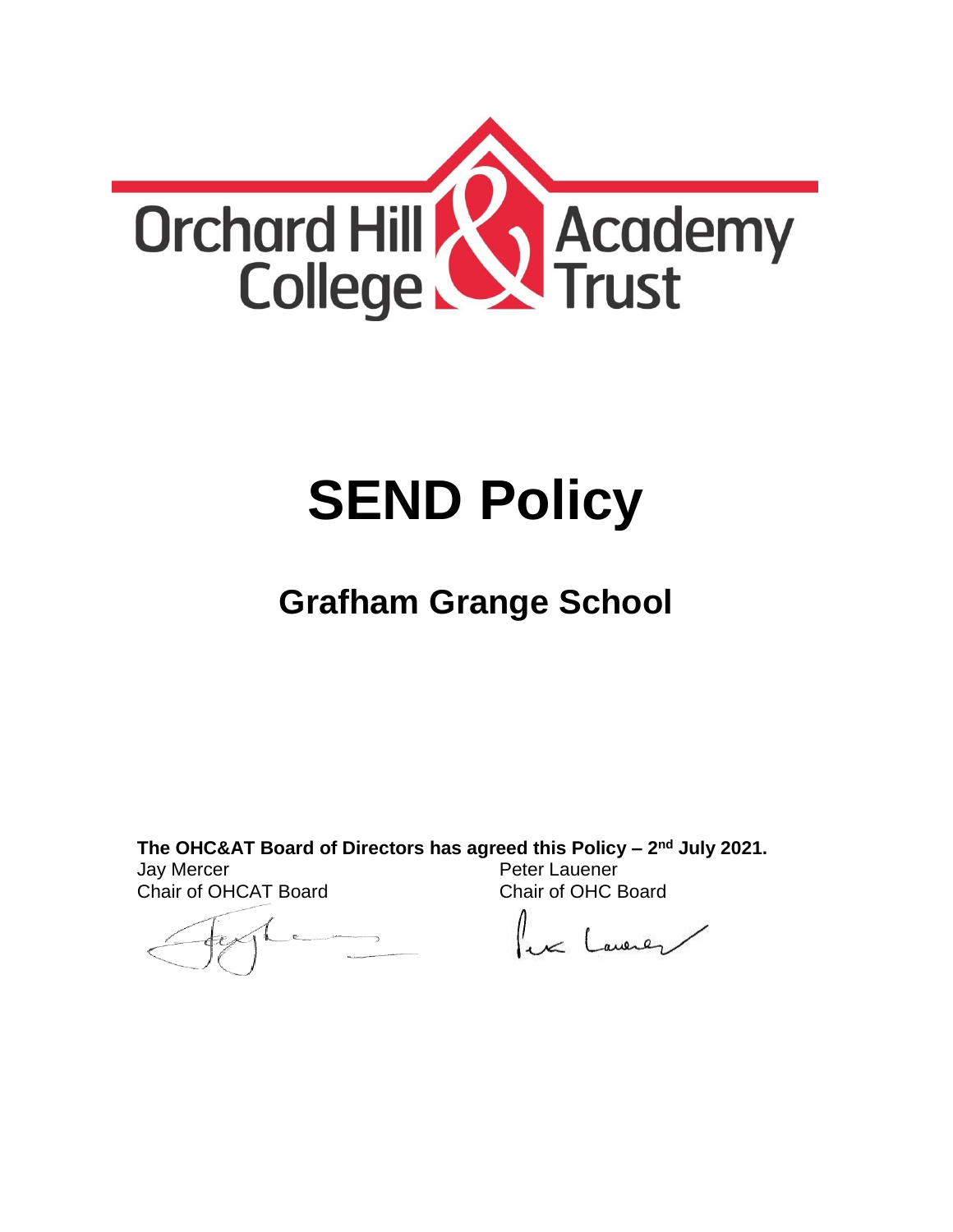



### **GRAFHAM GRANGE SCHOOL SPECIAL EDUCATIONAL NEEDS AND DISABILITIES POLICY**

#### **INTRODUCTION**

Orchard Hill College and Academy Trust (OHC&AT) is committed to providing outstanding educational opportunities for all our pupils and students. OHC&AT is a family of providers, comprising Orchard Hill College (OHC) and Orchard Hill College Academy Trust (OHCAT), which works for mutual benefit. OHC&AT is proud of its diverse community of pupils/students, apprentices, staff, families and other stakeholders and is committed to maintaining excellence in teaching and learning by ensuring there is equality of opportunity for all, fostered in an environment of mutual respect and dignity.

It is recognised that the 1996 Education Act, the Children and Families Act 2014 and the 2014 SEND Code of Practice are valuable sources of structure and guidance in developing systems and processes which will help to ensure that the needs of all students at Grafham Grange School are met.

#### **PRINCIPLES**

Every teacher at Grafham Grange School is considered to be a teacher of Special Educational Needs and Disabilities (SEND), whose role is to plan and develop the curriculum to take account of individual differences and secure good progress. Similarly, while we operate a portfolio governance system, every governor on our Local Governing Body (LGB) is considered to be a governor of SEND and is therefore expected to work with the school leadership to ensure that every student is supported to achieve their maximum potential. More information about our governors can be found on the Governance page of the school website.

The Governors, Senior Leadership Team and staff at Grafham Grange School are fully committed to the ideal of maximising the potential of our students by meeting their individual needs. We adhere to the following principles:

- Students are entitled to have access to a broad, balanced and relevant curriculum. The curriculum must be well-matched and appropriately differentiated to their individual needs and underpinned by specialist approaches and strategies to address those needs.
- Students must have free access to the school buildings and facilities so that they can be treated equitably irrespective of their disabilities.
- Students within the Academy are regarded and treated as unique individuals who must be given the opportunity to excel and experience achievement, which will be recognised and celebrated.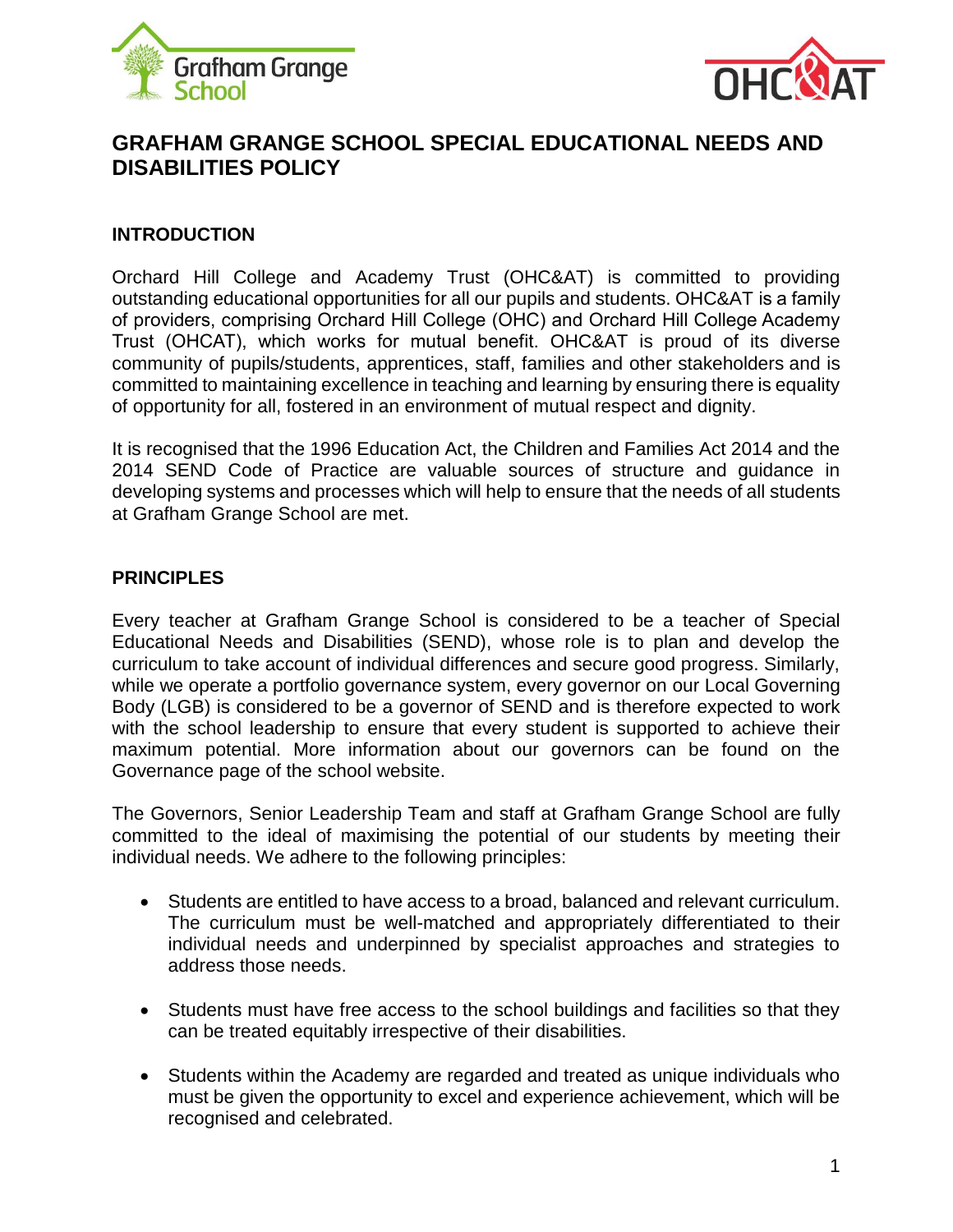



- Students benefit most when their individual needs and starting points are clearly identified in a proactive manner, so that programmes of intervention can be effectively planned implemented, monitored and reviewed.
- The personal development and academic areas of the curriculum are managed in such a way as to ensure that the participation of students in their own learning is maximised and to enable them to fully achieve their potential.
- Working in partnership with parents, carers and families is key to supporting the needs of students.
- A multi-disciplinary and inter-agency approach involving the expertise and resources of outside partners is essential when working with students whose individual needs are additional and complex.

#### **AIMS**

As a specialist provider, teaching students with SEND is the core business of Grafham Grange School. We structure our approach to the individual needs as set out in the Education Health and Care Plan (EHCP) through a pathway model in school.

All students at Grafham Grange School will have an EHCP with identified needs, provision stated and goals/outcomes outlined. Any changes to this will be identified by the classroom teacher and then conveyed to the SENDCo/LA as appropriate. Annual reviews will action statutory changes.

We will aim to:

- Ensure that all students at the Academy receive appropriate teaching and support which takes into account their SEND.
- Ensure that tasks and activity are well-matched and differentiated where necessary and that teaching methods and practice are regularly reviewed to ensure that they remain appropriate and relevant to the needs of the individual.
- Involve students and families in decisions regarding education and the meeting of the students' needs, to support them to promote learning and development and planning for their future.
- Ensure that resources available to the Academy (including financial, staffing, technical and advisory) are deployed appropriately and effectively to meet students' needs.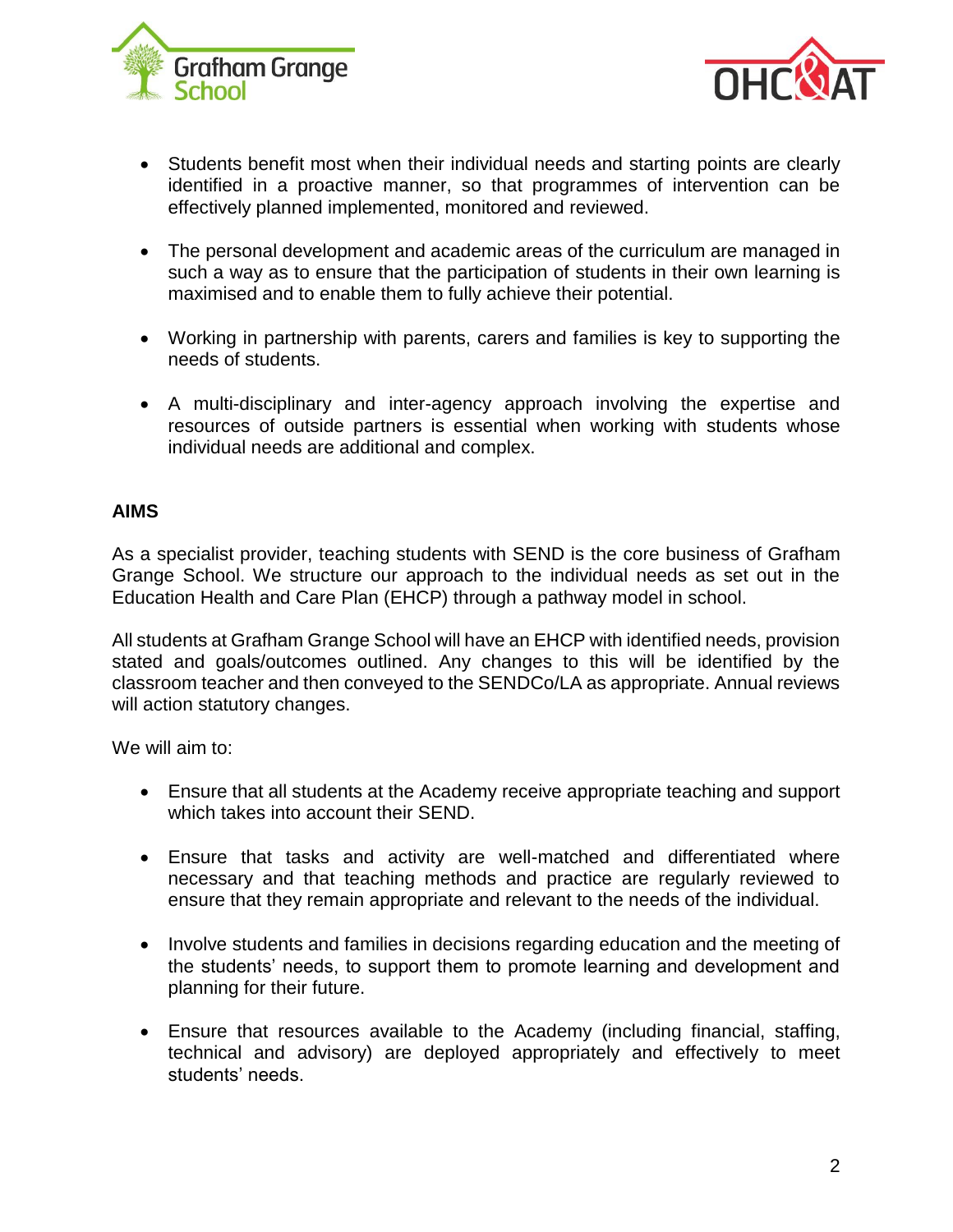



- Liaise effectively with individuals and organisations who have an interest in, or are able to make a positive contribution towards, students' lives.
- Work with OHC&AT to ensure that staff are able to access a programme of specialised continuing professional development (CPD) appropriate to their role and career pathway, and ensure that staff participate in such training and development in order to enhance and update their skills in meeting the needs of students with SEND.
- Ensure that the obligations of the Academy are met in respect of the Children and Families Act 2014 in accordance with the SEND Code of Practice.
- Work collaboratively with the multidisciplinary team such as therapists and medical professionals and agencies to support the development and wellbeing of the whole person.

#### **ADMISSIONS**

Grafham Grange School is a special school, therefore all students will have an EHCP or Statement (historic). For further details, please refer to our admissions procedure.

#### **TRANSITION**

OHC&AT recognises that transition into and out of a special school at any point can be a sensitive experience for students and families; for many, this may be their first special school placement and thus an additional source of stress and anxiety that requires careful management. Grafham Grange School makes clear transition points integral to curriculum delivery to ensure that our young people experience key transitions as appropriate.

Grafham Grange School will support transition out of the school sensitively and in line with the needs of the young person and their family, working collaboratively with any forward destination to ensure that the next step of their learning or employment is relevant, sustainable and carefully managed.

#### **STAFF TRAINING**

Grafham Grange School operates a dedicated staff training programme with CPD linked to identified individual and organisational priorities, including SEND-specific training. Additionally, staff benefit from OHC&AT's whole organisational CPD and development offer which includes:

 A suite of in-house training modules focusing on specific areas of SEND, developed and delivered by experienced senior staff;